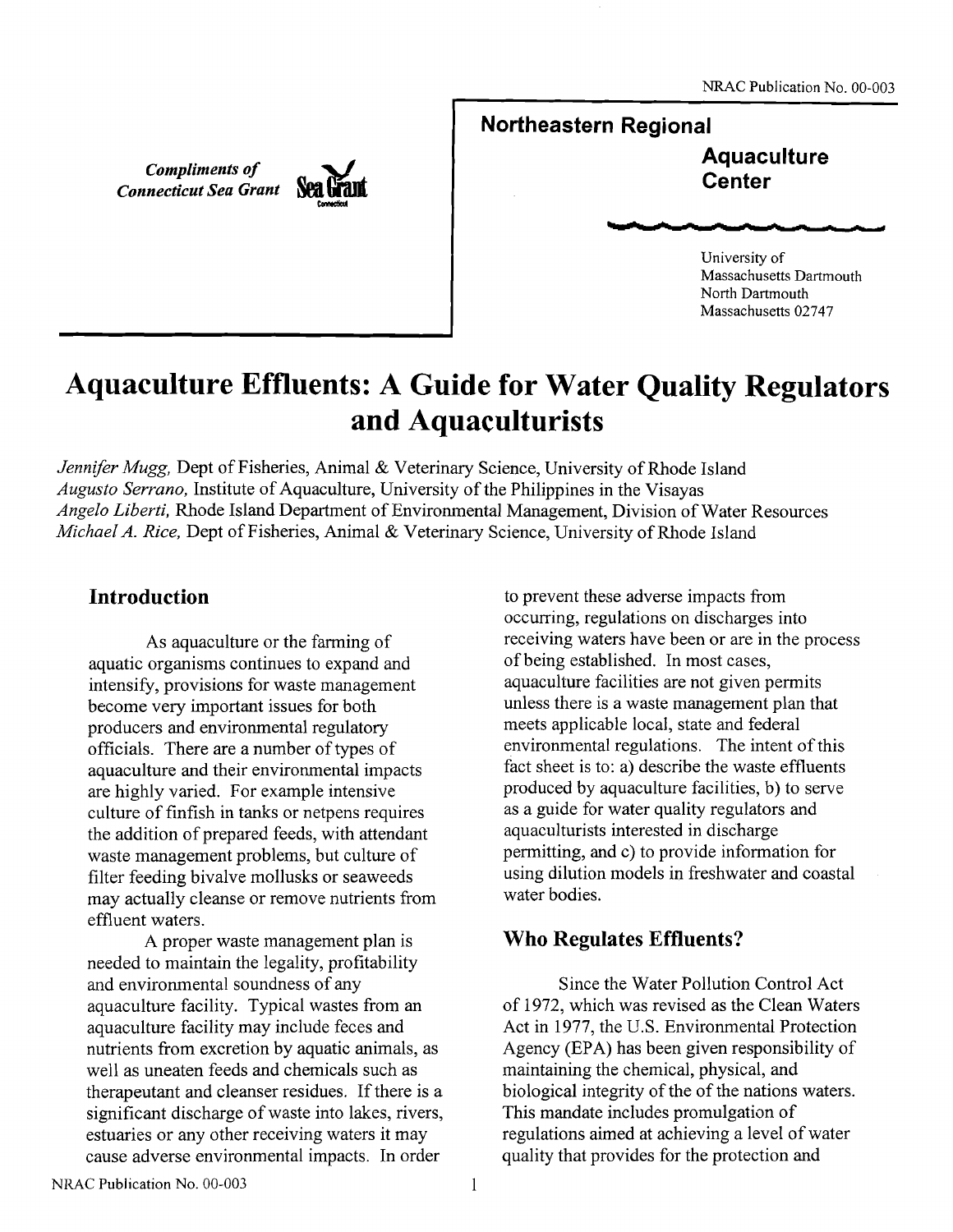propagation of fish, shellfish, and wildlife, and for recreation in and on the water. The EPA regulates all discharges of point and non-point sources of water pollutants, which is achieved by the issuance of National Pollution Discharge Elimination System (NPDES) permits. The Clean Water Act also gives the EPA the ability to transfer or delegate effluent discharge permitting authority to individual states. For example, in the State of Rhode Island, the state water resources agency issues the Rhode Island Pollution Discharge Elimination System (RIPDES) permit in lieu of the NPDES permit. Other delegated states use a similar permitting procedure. In the Northeast Region, all states are EPA *delegated* states except for the states of Massachusetts, New Hampshire, Maine and the District of Columbia, which have *nondelegated* state status. Water quality regulations in delegated states must be equivalent or more stringent than the EPA's permitting requirements. Often times delegated states will incorporate the NPDES permit into their regulatory program through a joint state/ federal permit.

The NPDES permit regulations under section 40, Part 122, Subpart B, Section 122.24 and Subpart D, Appendix C of the Code of Federal Regulations consider "concentrated aquatic animal production facilities" to be sources requiring NPDES permits for discharges into United States waters. Permits are needed for:

1) Cold water fish (including trout but not limited to the family Salmonidae of fish, e.g., trout and salmon) in ponds, raceways or other similar structures that discharge at least 30 days per year. Facilities that produce less than 9090 harvest kgs (approximately 20,000 lbs.) of aquatic animals per year, or facilities which feed less than 2,272 kgs (approximately 5,000 lbs.) of feed during the calendar month of maximum feeding are not included.

2) Warm water aquatic animals (including but not limited to the Ameiuridae, Ictaluridae, Centrarchidae and Cyprinidae families of fish, e.g. catfish, sunfish and minnows) in ponds, raceways or other similar structures which discharge at least 30 days per year. Closed ponds are exempted that

discharge only during periods of excess runoff, or facilities which produce less than 45,454 harvest kgs (approximately 100,000 lbs.) of aquatic animals per year.

3) Any aquaculture facility that the EPA determines is a significant contributor of pollution to waters of the U.S. based on an onsite inspection of the facility. In this determination, the EPA shall consider the following factors:

> a) location and quality of the receiving waters, b) capacity of the facility, c) quantity and nature of pollutants

discharged, and

d) relevant factors such as total maximum daily load (TMDL) determinations for watersheds.

The Army Corps of Engineers also regulates aquaculture permitting due to the Rivers and Harbors Act of 1899 which gives the ACOE authority over structures of facilities over or in navigable waters. This would include the siting of net pens and off-bottom shellfish culture that may affect water quality and impede navigation. The Clean waters Act also encourages the use of Best Available Technology (BAT) and the Best Management Practices (BMF). A public hearing may also be needed for obtaining a permit. It is the responsibility of the aquaculturist to know the regulations that apply to their facility and apply for the necessary permits. For a more detailed explanation of the permitting process for aquaculture effluent discharge and waste disposal see NRAC Bulletin No. 300 - State Policies for Aquaculture Effluents and Solid Wastes in the Northeast Region by J.W. Ewart, J. Hankins, and D. Bullock.

On September 10, 1999 a general NPDES permit for aquaculture went into effect in the state of Idaho which contains effluent monitoring requirements that are not established in other states yet. This permit can serve as a template for future requirements in other states involved in aquaculture effluent regulation. Copies of the pennit are available by contacting EPA Region 10 Public Environmental Resource Center at 1-800-424- 4372. The documents can also be obtained

 $\overline{2}$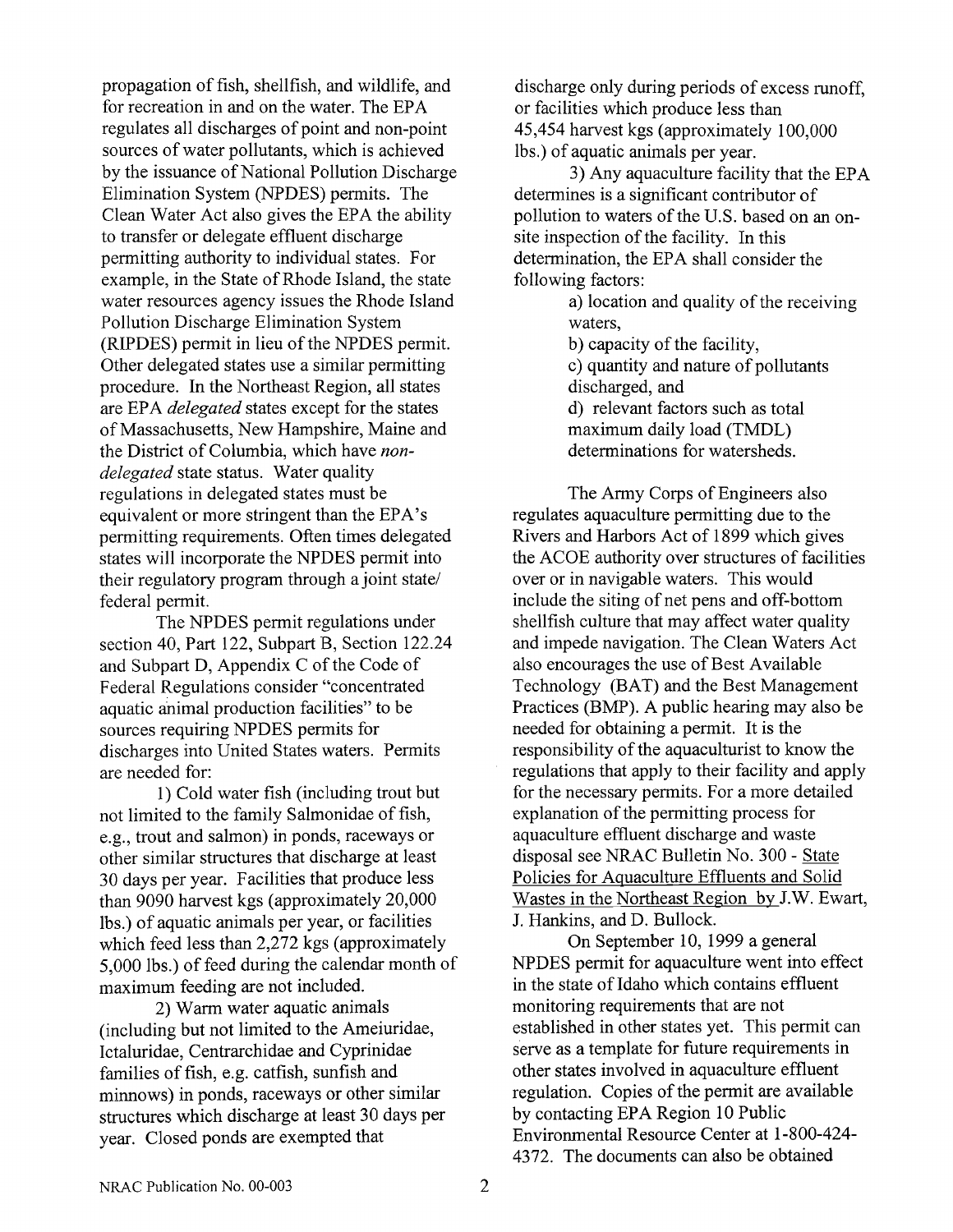fiom EPA Region 10's Office of Water Resources website at the EPA Region 10, Idaho office, 1435 North Orchard Street, Boise, Idaho 83706 or downloaded from their website under "Public Notices"

http://www.epa.gov/r10earth/office/water/ow.htm.

# **What types of wastes are produced by aquaculture facilities?**

There are three main types of pollutants that can be produced by aquaculture facilities: chemicals for maintaining facility cleanliness, drugs used for disease control, and metabolic products such as feces, ammonia and uneaten food.

The first two types of pollutants are usually sporadic and the best way to treat the chemicals and drugs used in treating disease is to follow the manufacturer's instructions or advice from qualified chemists. Procedures for detoxification or adequate dilution of a chemical should be in place before even using it.

The second type of waste is feed wastes and metabolic waste products. These waste products from metabolism, excretion, and uneaten food are in the forms of dissolved compounds and suspended solids. Waste from feeding the fish compose the bulk of aquaculture waste. This can be explained by the energy balance equation:

 $C = F + U + R + P$ 

- When, C is the energy in consumed food, F is the energy content of feces, U the nitrogenous wastes from the gills and in the urine,
	- R is the heat generated in respiratory metabolism, and P is the energy available for body growth or reproduction.

Simply stated, feeds must be consumed, digested and assimilated, first, before utilization. The assimilated protein, lipids and carbohydrates (C minus F) are available for maintenance  $(U + R)$ , growth or reproduction (P). Waste management terminology may use synonymous expressions such as solid waste NRAC Publication No. 00-003

(SW) for F, dissolved waste (DW) for U. Uneaten feed is termed feed waste or FW. Thus total aquaculture waste (TW) is:

 $TW = SW + DW + FW$ 

### *Dissolved Compounds*

Dissolved waste compounds include ammonia, nitrate, phosphate and organic matter. Many of the dissolved waste compounds can lead to eutrophication by virtue of the fact that they are nutrients or natural fertilizers. Eutrophication of receiving waters can lead to oxygen deficiencies (hypoxia) or anoxia, which in turn can lead to fish and shellfish mortalities. In most freshwater systems, phosphorus is usually the limiting nutrient, but nitrogen is usually limiting phytoplankton production in seawater.

The fish nutritionist has control over nitrogenous waste arising from the diet by way of manipulating feed formulation. Mainly, dissolved wastes are the nitrogenous wastes excreted by the fish as a result of amino acid degradation in the body. Although the endogenous nitrogenous waste (i.e. nitrogen resulting from body tissue degradation) is a fixed level for a given condition, nitrogen excretion arising from the diet can be minimized. This can be done by a) using a protein source that has a balanced amino acid profile in relation to the amino acid requirements of the fish; and b) decreasing dietary protein level by replacing it with lipid or carbohydrate. The first step ensures that protein is channeled solely to protein deposition (i.e. growth) and not to energy production where nitrogenous waste is a byproduct. This does not imply that fishmeal should be the sole source of protein; in some feeds, complementary proteins from animal or plant sources could be incorporated. Plant protein sources should be used very sparingly, if at all, in most high protein diets for predatory species.

The second step of substituting lipids or carbohydrates ensures that the diet is lesser in protein but higher in energy. Dietary energy regulates feed intake. That is, a fish will consume less in weight of an energy-dense diet than one with a lower energy density to satisfy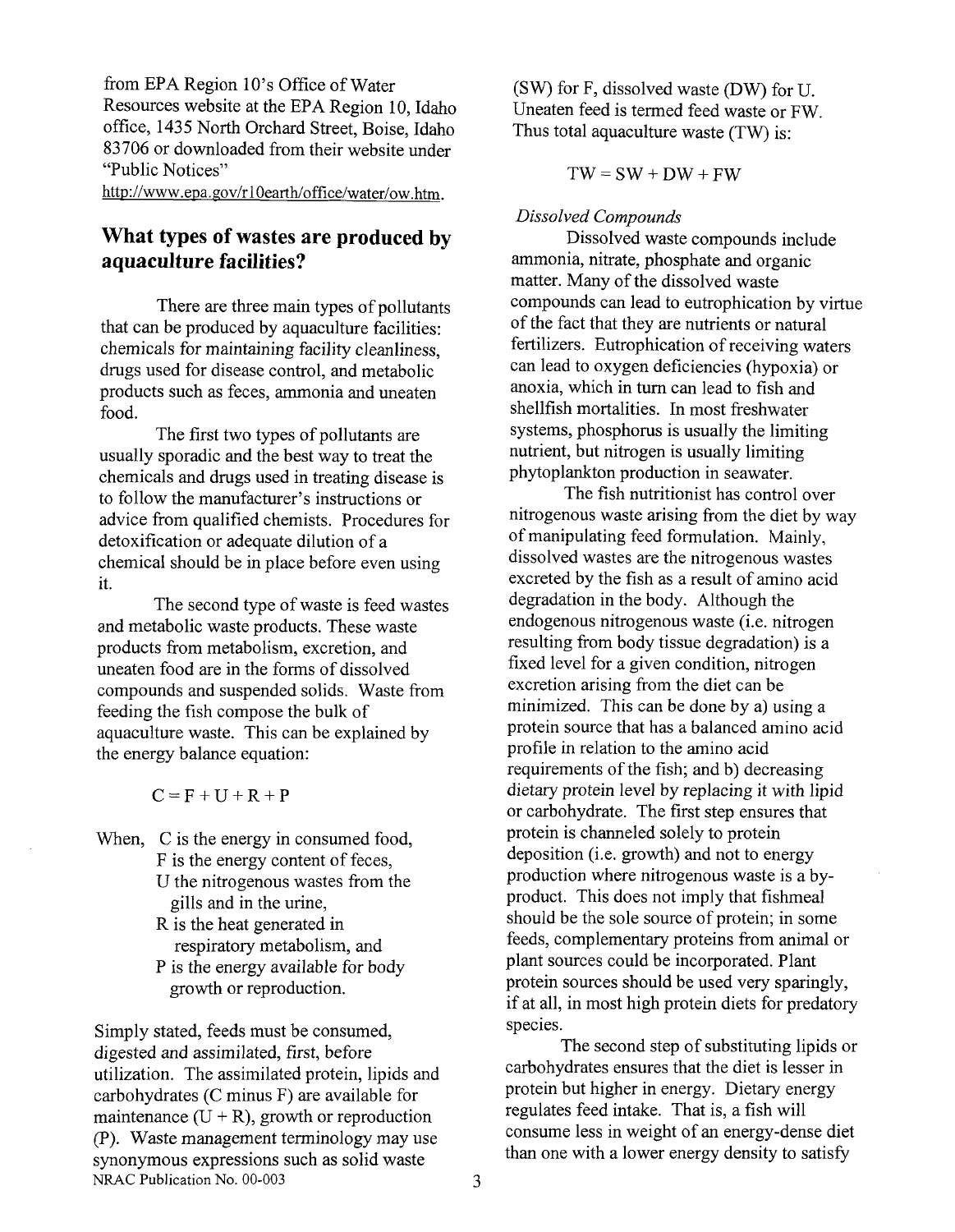its energy requirements. Thus, a lesser amount of feed is consumed effecting practically the same growth rate (and thus an improved feed conversion ratio) producing less dissolved wastes.

Ammonia is a dissolved excretory compound from protein metabolism that is monitored often in aquaculture facilities because it is highly toxic to fish. When ammonia gas  $(NH_3)$  dissolves in the water, some of it reacts with the water to give ammonium ions  $NH<sub>4</sub><sup>+</sup>$  while some remains unionized as dissolved NH<sub>3</sub>. Combined NH<sub>3</sub> and  $NH_4^+$  make up total ammonia, which can be easily determined by commercially available test kits. [See NRAC Fact Sheet No. 170, **An**  Introduction to Water Chemistry in Freshwater Aquaculture by J.K. Buttner, R.W. Soderberg and D.E. Terlizzi for a discussion of water quality testing]. Primarily the water's pH and temperature determine the amount of unionized ammonia **(MI3)** in culture systems. As the pH increases, the amount of toxic  $NH<sub>3</sub>$ increases, which can be harmful to fish. For example, when ammonia  $(NH_3)$  exceeds levels of 0.0125 mg/L, trout will experience reduction in growth rate, as well as damage to the kidneys, gills and liver tissue. Fish have different tolerances, for example it takes 0.12  $mg/L NH<sub>3</sub>$  to cause gill damage to channel catfish. Some ammonia can be removed from aquaculture systems by aeration, which strips off some of the  $NH<sub>3</sub>$  directly into the atmosphere. Alternatively, ammonia can be removed from water prior to discharge or reuse through ion exchange by passing the water through natural zeolites or cation exchange columns. However, these methods have limited utility in commercial scale production facilities.

Often, ammonia is treated in re-use or recirculation aquaculture systems by having it aerobically (requiring oxygen) converted to nitrate  $(NO<sub>3</sub>)$  by nitrifying bacteria. The nitrifying bacteria (Nitrosomonas and Nitrobacter) can be promoted on surfaces of biological filters in recirculating or water reuse systems [for a discussion of biological filters, refer to SRAC Publication No. 452, Recirculating Aauaculture Tank Production Svstems: Management of Recirculating

Systems. By M.P. Masser, J. Rakocy and T.M. Losordo]. Conversion of ammonia to nitrate, however does not remove the total dissolved nitrogen from the aquaculture system, it simply makes the form of nitrogen less toxic to the cultured organisms.

Effluents from aquaculture systems employing nitrification systems are often rich in nitrate-N, so it may be desirable to further treat the effluent prior to discharge. Lagoons can remove 35-85% of the total nitrogen by microbial fermentation and through uptake by algae. Likewise, constructed wetlands using shallow lagoons with rooted vascular plants can remove nitrate through uptake by the plants or through soil processes such as denitrification that converts nitrate to simple nitrogen gas.

Removal of phosphate  $(PO<sub>4</sub><sup>3</sup>)$  from aquaculture effluents is problematic, and the best management strategy for phosphorus is to limit the amount of phosphorus in the feeds. A key problem with phosphorus is that most of it is not available to fish (i.e. not digestible). Some feed studies suggest that addition of enzymes to feeds such as phytase can improve phosphate availability. Typical dietary phosphorus requirements in most fish & crustacean feeds are 0.3-0.8% of the dry diet (Penaflorida, 1998)

The usual strategy is to optimize the amount of phosphorus in the feeds through experimental feeding trials. Typically in feeding experiments, nutritionists will vary the concentration of available phosphorous in the diets and monitor fish growth. Fish growth is plotted against phosphorus levels in the feed, and optimum phosphorus levels are found at the point where any additional phosphorus in the feed will not result in any additional growth. Often nutritionists will plot fish growth versus phosphorus levels in the feed and then define optimum level by mathematically determining the inflection point of a curve that fits the data. However, one simple way for aquaculture producers to optimumize phosphorus in diets is to calculate a Phosphorus Utilization Index (PUI) from feeding trial data. The PUI can be described by the equation:

ţ

$$
PUI = (W_f-W_o/F x p)
$$

NRAC Publication No. 00-003

$$
\boldsymbol{4}
$$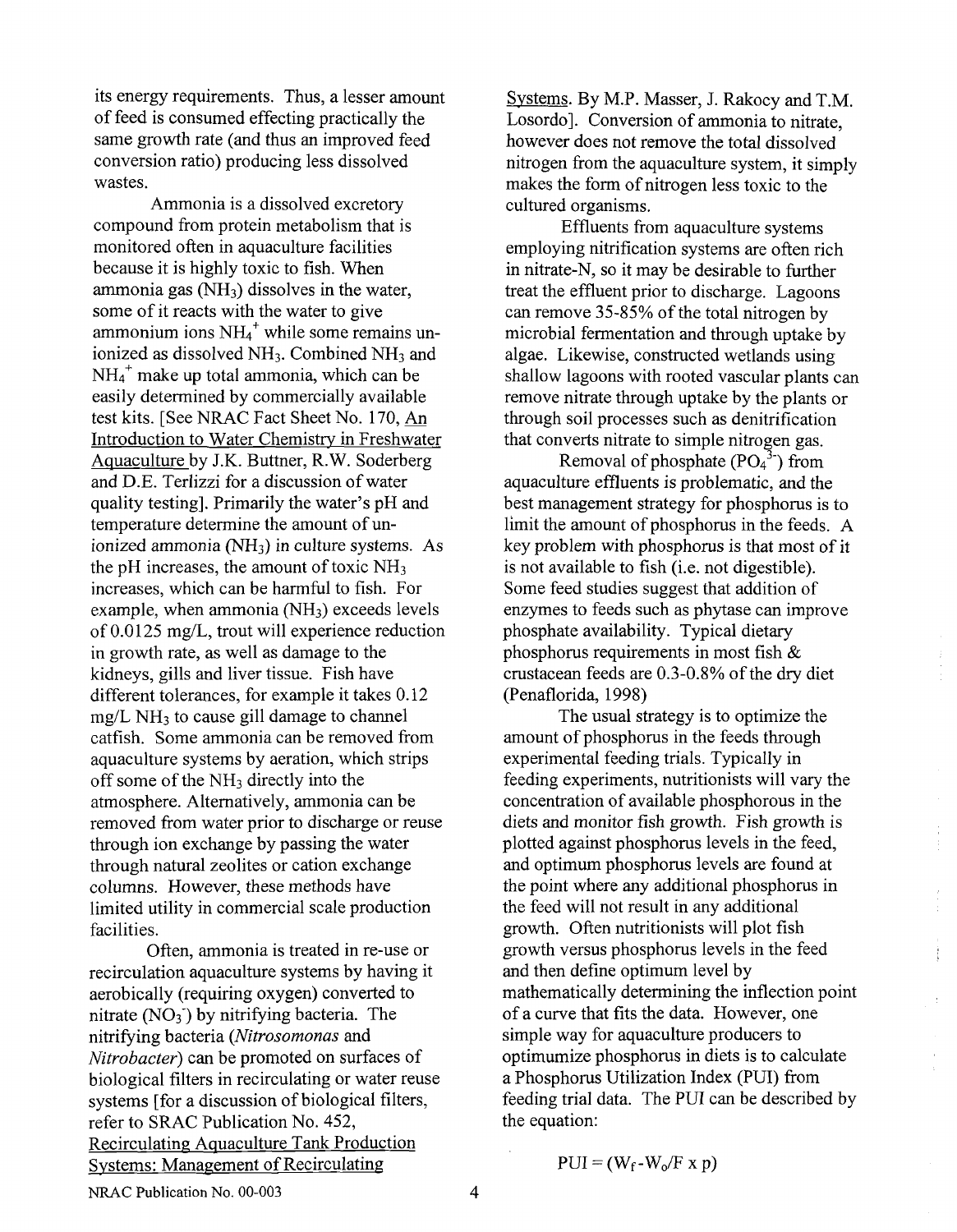- When, F is the weight of feed supplied over the test period,
	- $W_f-W_o$  is the gain of weight of fish over the test period,
- and, p is the percentage of percentage of phosphorus in the feed.

So for example, if the phosphorus in a feed were 5 g/kg of feed, p would be  $0.005$ , and over a six-month feeding trial fish gained 600 kg when fed a total 1,200 kg of feed, the phosphorus utilization index would be:

 $PUI = (600kg/(1,200kg x 0.005))$  $= 100$ 

The PUI values are reduced when the phosphorus in the feeds are either insufficient or in excess. Optimum phosphorus content in fish feeds is species specific and occurs when the PUI value is maximized.

This method of calculating optimum phosphorus in feeds closely follows the method of calculating the optimum amount of protein in prepared diets. See NRAC Fact Sheet No. 222 Evaluation of Artificial Diets for Cultured Fish by M.A. Rice, D.A. Bengtson and C. Jaworski for more information on calculating protein efficiency ratio (PER) in feeding trials. Similar to dietary phosphorus, optimizing protein in prepared diets can lower the amount of total nitrogen in effluents.

Phosphorus can be removed fiom aquaculture effluent waters in treatment lagoons and constructed wetlands primarily through incorporation of the nutrient into plant biomass.

#### *Suspended solids*

Uneaten food and fish feces are usually in the form of suspended solids, which is defined as all particles greater than  $2 \mu m$  in size. Suspended solids can make natural waters more turbid and eventually form organic deposits on the bottom of water bodies. These organic deposits can reduce the oxygen content of the water through natural oxidation, which

includes microbial respiration and aerobic decomposition.

The first step in determining a waste management plan is to calculate the amount of potential uneaten food and how much feces is being produced by the organism being cultured. A wide range of factors affect feed digestibility, but the nature and composition of the ingredients used in the diet and the processes involved in their preparation are the most important. The fish nutritionist has very little control on the digestibility of feed ingredients except to process them as to render them as physically small in particle or as less complex as possible to make them more vulnerable to digestive enzyme processes. Of course, aquaculturists are very interested in efficient food utilization by their livestock in the interest of cost of feeds.

Feces production is related to feeding rate. The food conversion ratio (FCR) is a very simple and convenient descriptor of feed utilization. FCR is defined as the weight of the food given divided by the weight gain of the cultured organism over the culture period. So, if a fish is fed 4 kg of food over a six-month period and gains two kilograms in that time, the FCR would be  $4kg/2kg = 2$ . The FCR values factor in all fed utilization and waste, and lower FCR values indicate better feed utilization by the fish [for a more information on feed conversion see NRAC Fact Sheet No. 222 Evaluation of Artificial Diets for Cultured Fish by M.A. Rice, D.A. Bengtson and C. Jaworski]. A typical FCR of 2 usually leads to about 50% of feed input becoming waste products, most of which is in the solid form, including uneaten feed and feces. It should be noted that FCR is strictly calculated on the basis of food weight and fish weigh gain regardless moisture content. So a comparison of wastes from feeds of different moisture contents may require a correction for moisture.

The feed and fecal wastes also contribute to biological oxygen demand (BOD), which is used as an index of pollution by dissolved organic substances or suspended particulate matter.  $BOD<sub>5</sub>$  is a measure of the amount of oxygen consumed when aerobic microorganisms consume the organic material in effluent water within *5* days under standard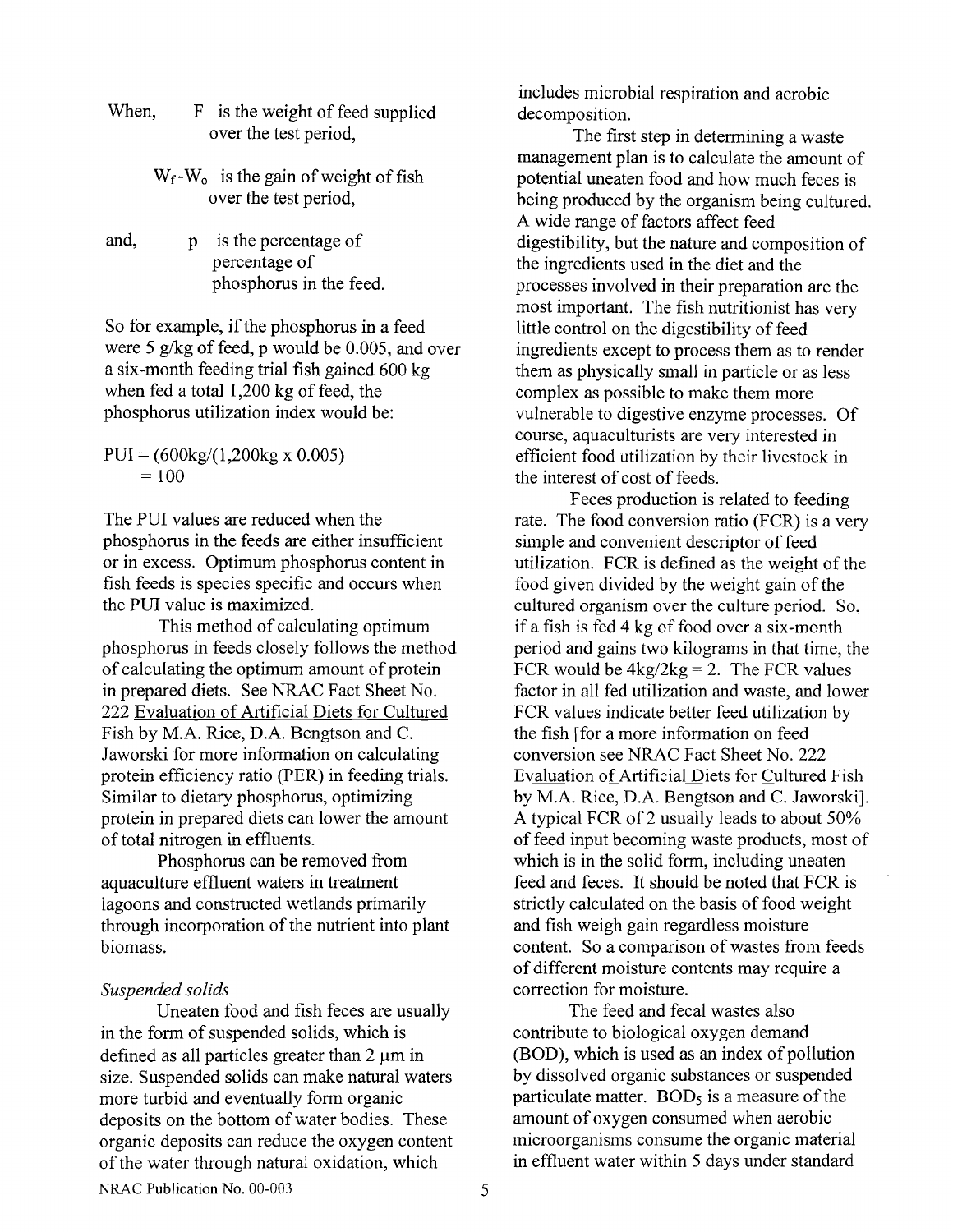(20 $^{\circ}$ C) conditions. Units of BOD are mgO<sub>2</sub>/L of wastewater.

One can get an initial estimation of the amount of BOD generated by decomposition of aquaculture wastes through some basic theoretical respiration calculations. Excess fish feeds in aquaculture wastes, for example, contain mixtures of complex carbohydrates, protein and lipids (fats). The complex carbohydrates like starches and cellulose have a general formula of  $X(C_6H_{12}O_6)$ , when X is an arbitrary number referring to the number of simple sugars polymerized to form the complex molecule. Full oxidation or respiration of the complex carbohydrate would be:

 $X(C_6H_1_2O_6) + X(6O_2) = X(6CO_2) + X(6H_2O)$ 

So, full oxidation of each kg of carbohydrate would require the consumption of 1.07 kg of oxygen based on molar equivalents.

The ratio of  $CO<sub>2</sub>$  produced and  $O<sub>2</sub>$ consumed in respiration is called the Respiratory Quotient or RQ. In the case of carbohydrate respiration, one molecule of  $CO<sub>2</sub>$ is produced for every molecule of  $O_2$ consumed, so:

 $RO = X(6CO<sub>2</sub>) / X(6O<sub>2</sub>) = 1.0$ 

In the case of respiration of protein and fatty wastes, RQ values are 0.8 and 0.7 respectively, because they require more oxygen for full oxidation. For example, if excess fish feed waste is a problem, and the proximate analysis of the feed is 30% crude protein, and 20% fat with the balance as complex carbohydrate, the RQ can be used to estimate total oxygen requirements. For each kg of feed waste:

*Carbohydrate:* 

1.0kg-feed x  $0.5 = 0.5$ kg-carbo x 1.07 kg- $O_2$ /kg-carbo ÷ 1.0(RQ) = 0.535 kg-O<sub>2</sub>

#### *Protein* :

1.0kg-feed x  $0.3 = 0.3$ kg-protein x 1.07 kg- $O_2$ /kg-carbo ÷ 0.8(RO) = 0.401 kg-O<sub>2</sub>

#### *Lipid:*

1.0kg-feed x  $0.2 = 0.2$ kg-lipid x 1.07 kg-O<sub>2</sub>/kgcarbo  $\div$  0.7(RQ) = 0.306 kg-O<sub>2</sub> NRAC Publication No. 00-003

So, the total oxygen required to fully oxidize this 1 kg of feed would be:

 $0.535 \text{ kg-O}_2 + 0.401 \text{ kg-O}_2 + 0.306 \text{ kg-O}_2$ 

 $= 1.242$  kg-O<sub>2</sub>

In the case of net pen or sea cage aquaculture, fish feces and excess feeds are deposited directly into the receiving water without treatment, so this calculation of potential oxygen requirements becomes relevant. Often in the case of net pen operations, organic carbon can be deposited below cages into the sediments. Measurement of total organic carbon (TOC) of sediments (Gross, 1972) under fishcages or netpens in comparison to adjacent control sites can be an excellent index of excess solid wastes. Estimates of BOD and measurements of TOC are useful for choosing suitable areas for siting aquaculture projects, especially when coupled with flushing and dispersion considerations to be discussed later in this fact sheet.

Most suspended solids can be removed from land-based aquaculture effluents before discharge by employing filtration screens and use of settling basins. Simple filtration screens can allow collection of solids for land disposal or use as fertilizer.

Suspended particles that are smaller than  $2\mu$ m can be removed by collecting in settling basins. Settling basins try to spread effluent to slow it down and let the solids settle out by weight. Factors that affect the design and size of settling basins are retention time, density of waste solids, water flow and velocity and water depth. Concrete raceway or linear clarifiers and earthen ponds or lagoons are examples of settling basins that have been used in aquaculture applications, but in general the bigger the settling pond the more effluent that can be treated. The total nitrogen and phosphorus content of aquacultural sludge or settled solids has been found to be similar to or slightly more than that of common municipal sludge.

Before disposal of waste, a twotreatment process may be necessary for some applications, which includes thickening and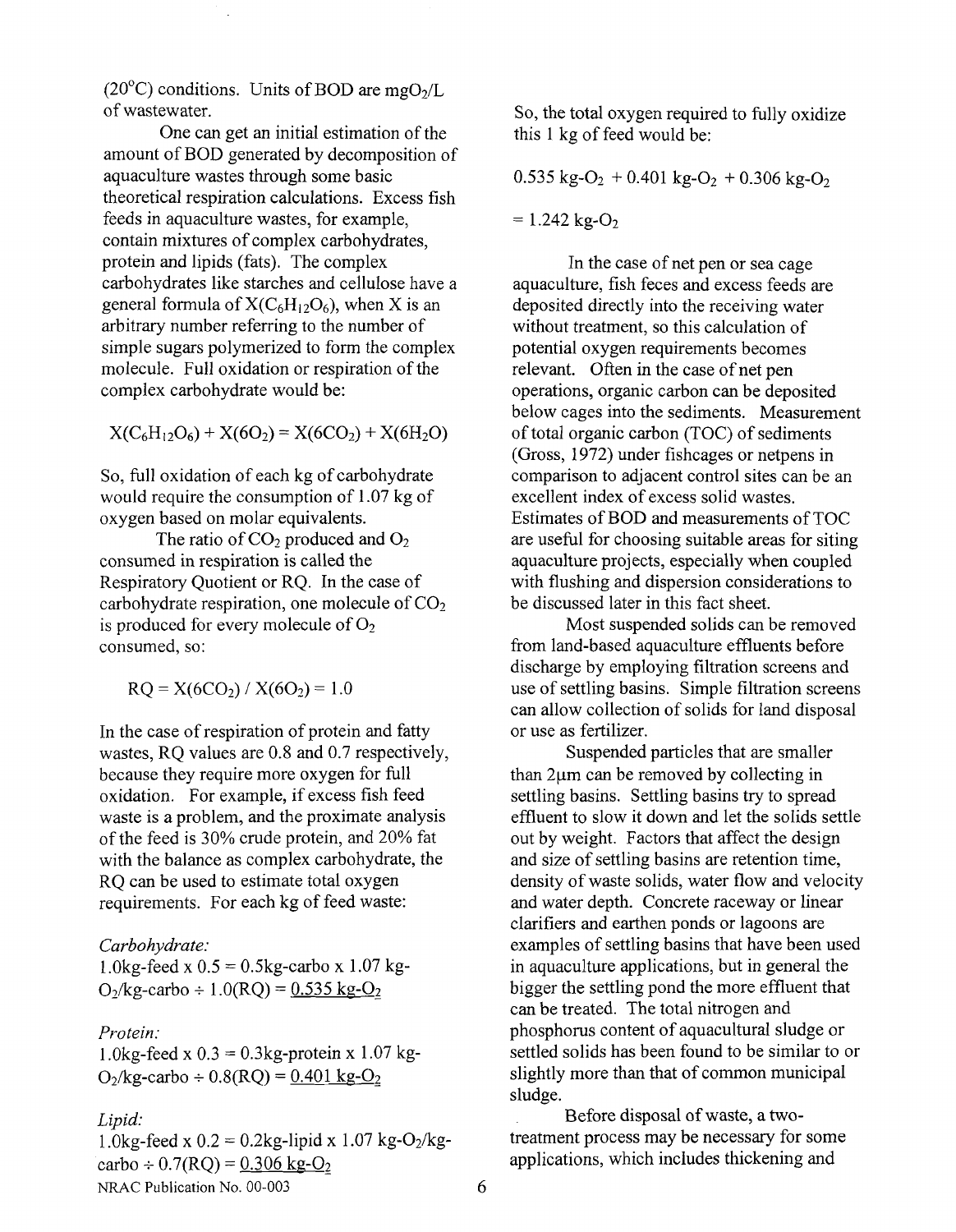stabilization. The purpose of thickening is to increase solid content of the sludge. Clarification in settling tanks or ponds is a common thickening process, because the settling process concentrates the sludge at the pond bottom where it can be removed. When solids are removed from the ponds the concentration of solids are typically 2 to *5%,*  with the bulk of the weight being water.

Storage and stabilization is necessary where waste application is limited to certain times per year and where odors need to be minimized. Stabilization helps in volume reduction and control of any odor due to the decay of organic materials. Frequently simple air-drying or composting of the sludge are means of stabilizing small quantities of sludge. Lagoons are usually the most feasible way of storing and stabilizing larger quantities sludge in large land-based operations. Wastes can be of value as a fertilizer and can be spread directly on the ground. It may also be possible to dispose of waste in the municipal system or dry it and sell it to fertilizer manufacturers. Of course, if aquacultural wastes generated in seawater systems may have residual salts that may limit its usefulness as a fertilizer for most terrestrial plants.

The feed manufacturing process itself may assist in waste reduction by creating feed pellets that resist disintegration in water, making collection easier. In the processing of most fish diets, extrusion pelleting offers an advantage over conventional steam pelleting in terms of lessening fecal waste. Extrusion pelleting involves processing of ingredients at higher temperatures and pressure. The extrusion of the hot mixture through dies results in the evaporation of water causing rapid increase of the volume of the pellets. By adjustments in the conditions of the extruder and in the proportion of the starch, one can develop a range of desired pellet density including buoyant pellets that allow convenient monitoring of fish feeding behavior. This can lead to better feed management by minimization of waste feed.

# **Keeping waste management planning appropriate for the aquaculture species and the culture system**

Fish can be raised in many types of rearing facilities including circular tanks, raceways, earthen ponds, cages, and net-pens. So, it is important for the aquaculturist to consider what type of rearing facility to use to help minimize wastes that will be produced from the facility. However, other aquacultured species such as bivalve mollusks and seaweeds either filter natural particulates from the water or assimilate nitrogenous and phosphorus-rich nutrients from the water. So it is important to consider the species being cultured when developing wastewater plans [for an overview of aquaculture systems refer to NRAC Fact Sheet No. 120, Aquaculture Systems for the Northeast by J. Buttner, G. Flimlin and D. Webster].

Shellfish hatcheries, nurseries and grow-out facilities are distinctly different from fish facilities in that most shellfish aquaculture systems filter naturally occurring phytoplankton out of the water. Additionally, they do not have the large amount of feed going into the systems as in fish facilities. Shellfish will excrete feces, pseudofeces (filtered material such as silt that is not ingested) and ammonia into the water as a result of their filtering of particulates from the water. The amount of ammonia typically produced by a northern quahog or hard clam, *Mercenaria mercenaria* is 9.35 mgNH3/kg soft tissue per day and oyster *Crassostrea virginica* is 4.76 mgNH3/g soft tissue per day (Srna and Baggaley, 1976).

Shellfish aquaculture can be a beneficial form of waste treatment in that they improve water quality by the filtration of particles and act to stimulate decomposition and mineralization processes (e.g. Doering et al., 1986). For example, freshwater mussels, *Diplodon chilensis chilensis* are present in a lake in Chile where intensive salmon farming is occurring. Eutrophication has not occurred in the lake due to the nutrient cycling and mineralization by the uptake of particulate organic nitrogen and the release of ammonium.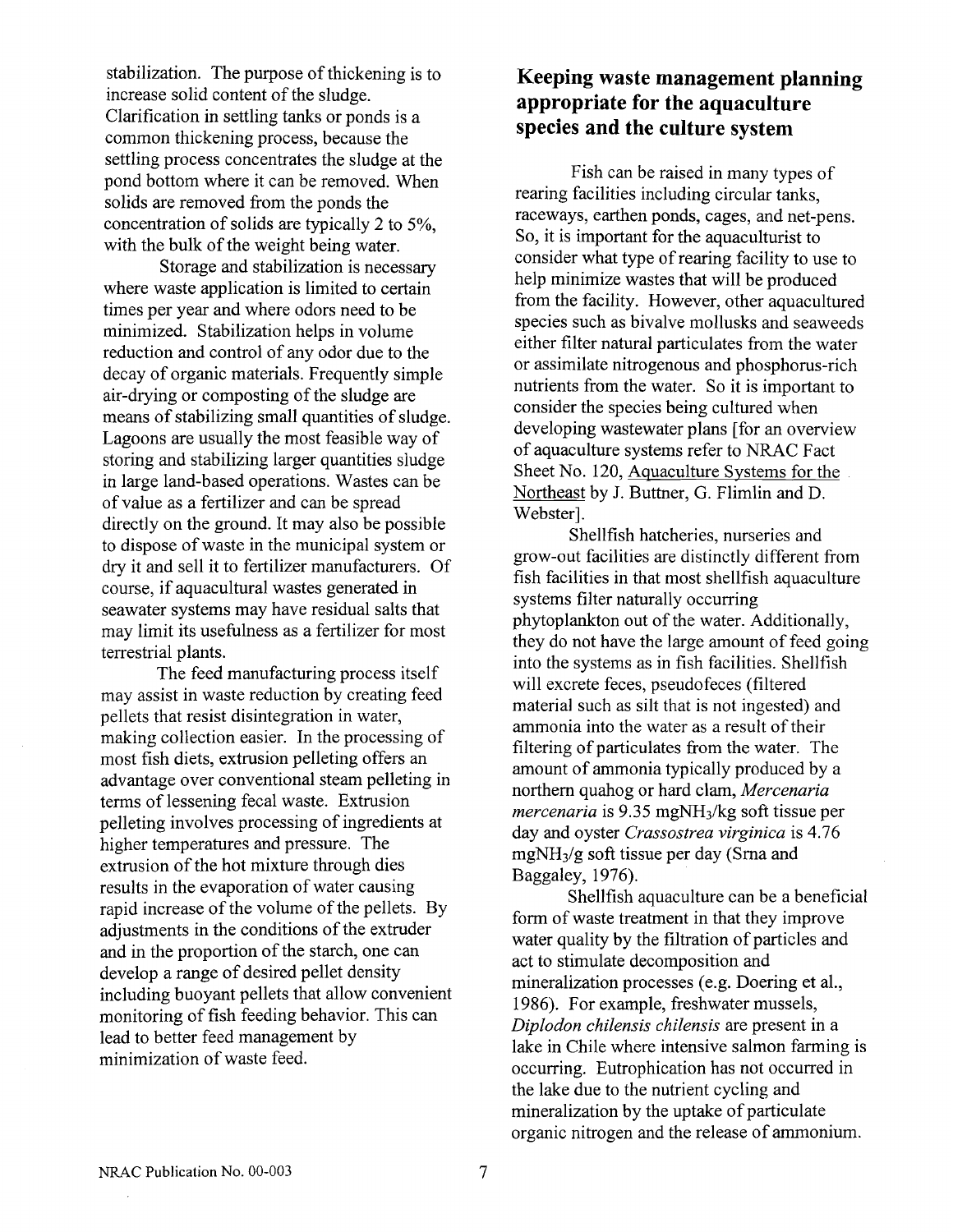The ammonium excretion in turn enhances primary production of phytoplankton, which is later removed by the mussels (Soto and Mena 1998). Bivalves can be established in high nutrient waters and can alleviate the adverse effects caused by effluents (Kaiser et al. 1998), and bivalves can improve water quality by filtering large volumes of water and can also regenerate nutrients back into the water column.

In most permitting jurisdictions, there is a distinction between land-based and fieldbased shellfish aquaculture. Effluents from land based facilities are monitored by state discharge programs and field-based, while not really considered to have a point-source discharge are still subject for environmental review for location of leasing sites and stocking densities and any environmental effect they might have on the local waters.

## **Use of Best Management Practices**

Best Management Practices (BMPs) are approved industry standards of schedules of activities, prohibitions, maintenance procedures, and other management practices to prevent or reduce the pollution of the waters of the United States. BMPs are a set of formal written guidelines agreed upon by industry and regulatory agencies that help the permitting process by setting best agreed-upon standards.

At present there are no established aquaculture BMPs for aquaculture in the Northeastern States. Some potential BMPs include the use of aquaculture effluents as irrigation water, soil enrichment, fertilizer and animal feed. Other BMPs might encourage the use of nutritional strategies for the management of aquaculture waste (NSWAW) by minimizing waste outputs from the source. For example as discussed earlier, a BMP of reducing the amount of phosphorus, through the use of low phosphorus feed, may decrease the likelihood of eutrophication in freshwater habitats. The basic principals of waste reduction through feed management are formulation of highnutrient diets and development of efficient feeding systems based on energetic or growth efficiency data (Cho et al. 1994). Another example of a BMP may be effluent treatment NRAC Publication No. 00-003

protocols like suspended solids filtration and separation as discussed previously.

Single-pass aquaculture systems only allow water to go through system once. Often wastes are dumped into the water and immediately discharged. Effluents can often be minimized through the use of recirculating or water reuse systems. In some aquaculture recirculating facilities, aquaculturists can reuse water as many as 10 times through a series of raceways, ponds or tanks. This reuse of water can reduce production costs as well as provide a more effective method to manage wastes. Water recirculation technologies might be employed because the quantity of water available could be low, the cost for pollution abatement post-discharge could be high, energy to heat the water may be high, or continuous water sterilization may be costly. During reuse of water, the fish will give off carbon dioxide, remove oxygen, and excrete urea, ammonia and feces. Uneaten food can also accumulate. Best management practices as applied to recirculation systems include all of the ammonia detoxification strategies and solids removal protocols previously discussed.

Best Management Practices as applied to lease sites for net pens may include locating culture sites in areas with proper tidal flushing. In a survey study performed on *57* salmon farms in Scotland, it was determined that salmon net pens should be sited in an area that has a minimum average current speed of 5-10 cm/sec. This is in order to reduce self-pollution and to assure adequate waste dispersal from the site (Lumb, 1989).

### **Discharges into Natural Waters**

When applying for a permit a description of the outfall being used should be stated. This would include the diameter, discharge velocity and depth of the outfall relative to the mean low water depth. A general description of the aquaculture operation, which provides information of what species are being cultured, what medications or treatments would be used for any type of illness or disease should also be mentioned. Include the stocking density and the amount of food and type that are planned on being fed.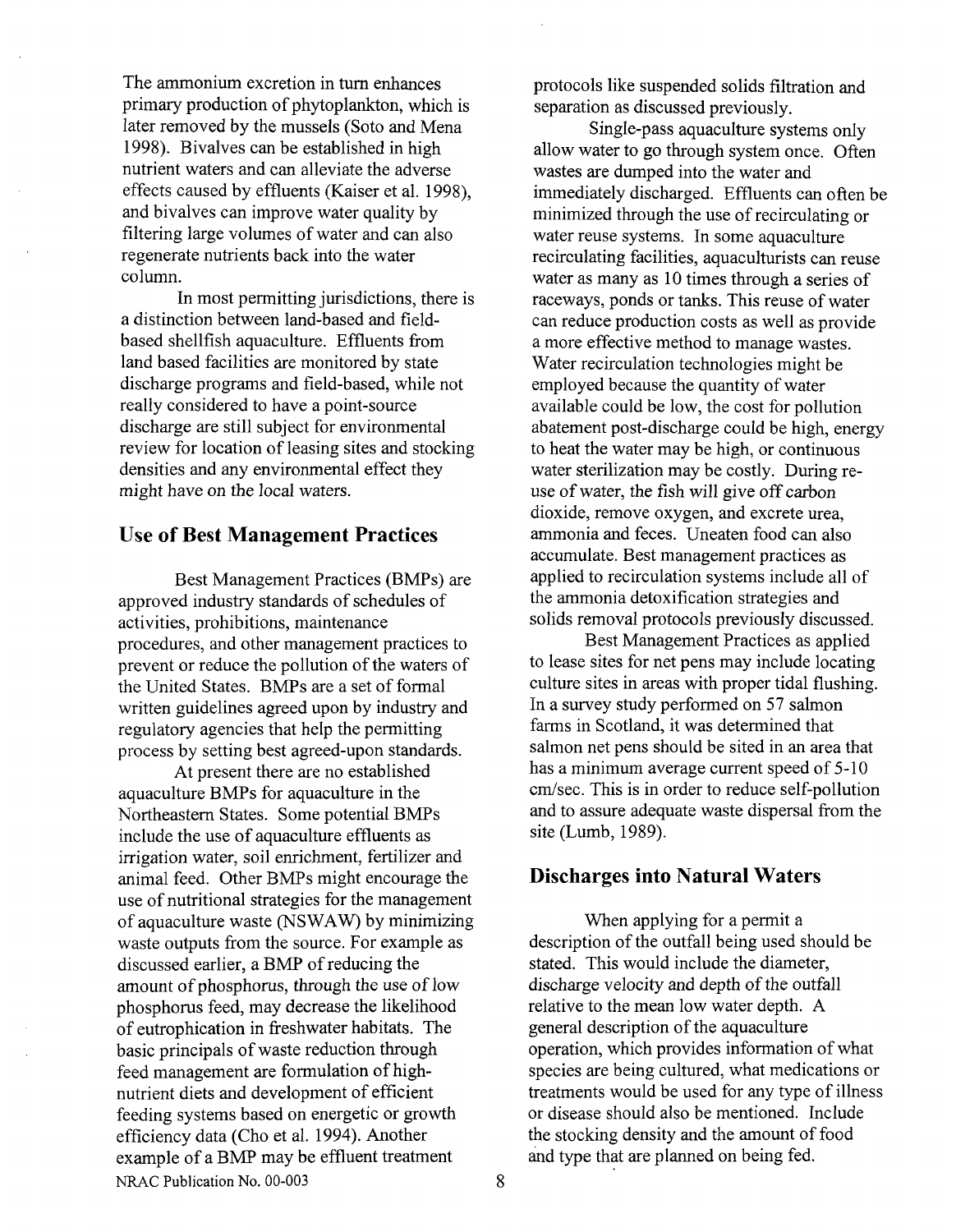It is extremely important to submit what the ambient water quality is before the facility is in place. If there is discharge into a flowing stream, water quality data should be collected as close to 7010 flow conditions as practical. The term 7Q10 refers to the lowest stream flow for 7 consecutive days that would be expected to occur once in 10 years. In coastal tidal waters, data on tidal current speed and direction through a full tidal cycle should be reported preferably at both neap and spring tides.

Water quality parameters that should be included would be pH, flow, dissolved oxygen, ammonia, nitrate, phosphorus, turbidity, total suspended solids (TSS), and Biological Oxygen Demand (BOD). Next, submit what the expected concentrations of the parameters just mentioned would be as a result of the aquaculture facility. The types and quantities of chemicals used for disease treatment should also be mentioned. Include the engineering plans for the removal of pollutants such as settling basins or lagoons. Make sure to include Best Management Practices that will be used. Finally, include estimates of the water quality impacts by evaluating in stream dilution or an estuarine mixing model. Determine the dissolved oxygen and ammonia within the mixing zone as a first cut analysis. If this is determined to be unacceptable by the permitting agency, there are computer models that can be used [see the subsequent section on discharge modeling].

## **Mixing Zones**

Mixing zones are areas where an effluent discharge undergoes initial dilution and these zones also cover the secondary mixing in the ambient water body. When wastewater is transported into a water body its transport may be divided into two stages. The first stage is mixing and dilution which are determined by the initial momentum and buoyancy of the discharge. The initial contact with the receiving water is where the concentration of the effluent will be greatest in the water column. The design of the discharge outfall should provide ample momentum to dilute the concentration as quickly as possible.

The second stage of mixing covers a more extensive area in which the momentum and buoyancy is diminished and the effluent is mixed by turbulence. The general definition for a completely mixed condition is when there is no measurable difference in the concentration of the pollutant. This exists across any transect of the water body.

Acceptable mixing zones do not impair the integrity of the water as a whole, and there is no lethality to organisms passing through the mixing zone. Hydraulic investigations of various wastewater discharges suggest that the use of a high-velocity discharges with an initial velocities of 3 meters per second or more can create a large enough turbulent mixing zone to dilute most pollutants. This should ensure that the criterion maximum concentrations (CMCs) of pollutants would be satisfied within a few minutes under practically all conditions. However for most aquaculture applications, effluents are not particularly noxious to marine organisms so such a rigorous discharge mixing protocol may not be necessary to achieve acceptable effluent dilution.

## **Recommendations for outfall design**

The design of the effluent outfall is an important factor in maximizing the initial dilution of an effluent. There are three types of outfall designs: surface discharge from free flows in a pipe or canal, single-port submerged discharge, and multi-port submerged discharge. Of the three, the surface discharge type is the least favorable since it offers the least initial mixing. Submerged discharges offer more flexibility in meeting the design goals. Submerged diffusers allow the effluent to be directed at different angles to the ambient flow to maximize the initial dilution. Multi-port submerged diffusers provide more dilution than single outlets. In rivers the preferred arrangement is to direct the outlet into the current flow direction or vertically upwards. In coastal bays, the preferred offshore discharges are parallel diffuser alignment and perpendicular diffuser alignment. In lakes and reservoirs, the preferred arrangement for a negatively buoyant discharge is to direct the diffuser vertically upwards. A slight angle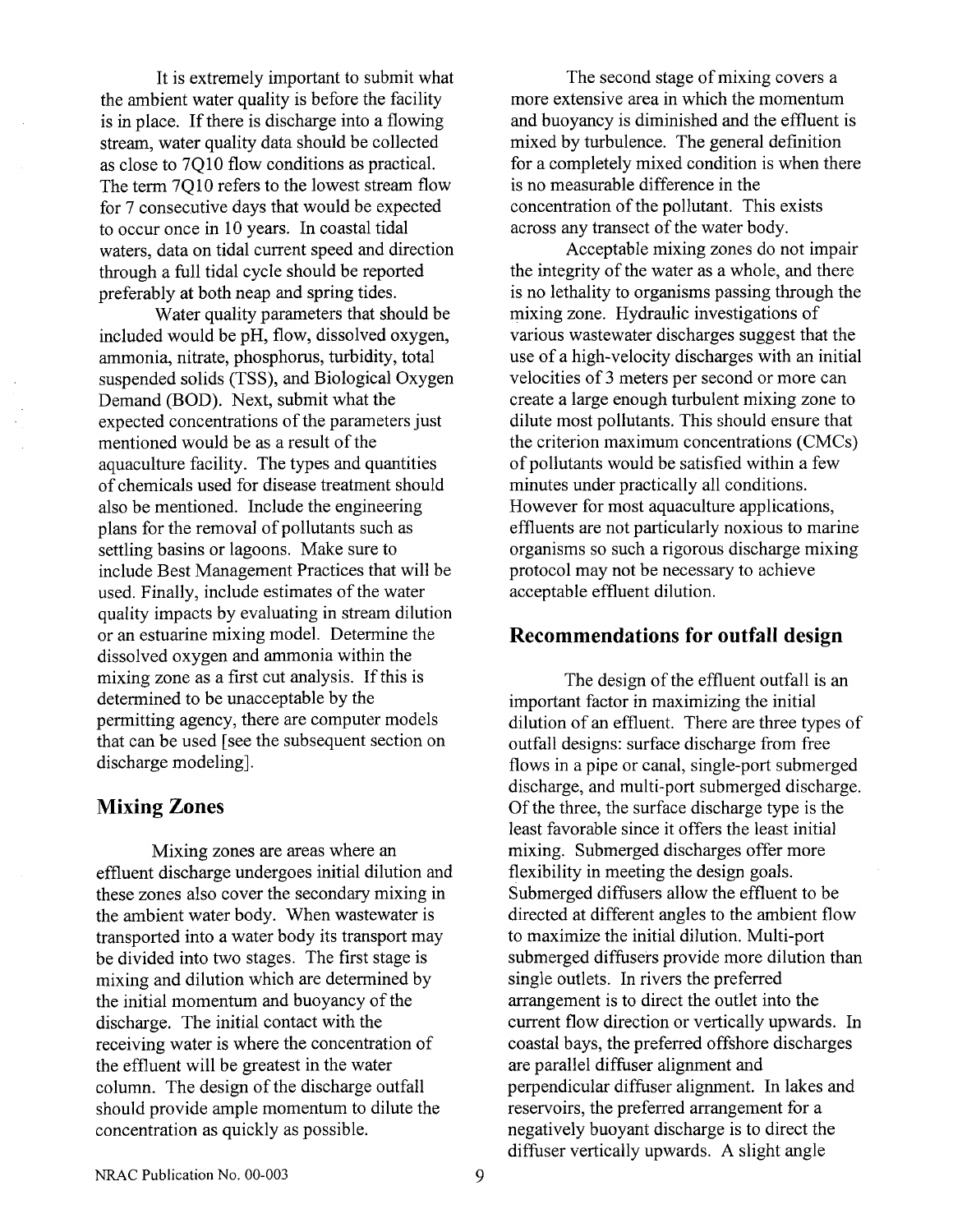above the horizontal should be used for positively buoyant effluent and for ocean outfalls in which the initial dilution is improved by longer and deeper diffusers. A discharge plume is difficult to measure in marine systems due to conditions such as tides, river inputs, wind intensity and direction, and thermal and saline stratification. Models are often used to determine dilution of discharge. A minimum estimate of the initial dilution available in the outfall vicinity can be made by using the equation (EPA, 1991):

$$
S = 0.3 \text{ x/d}
$$

When:

 $S = flux$ -averaged dilution,  $x =$  distance from outlet, and  $d =$  diameter of outlet.

The coefficient of 0.3 represents the average of two values from the literature, 0.28 and 0.32, that were determined empirically from dye release studies. Assumed conditions of the formula are that the outlet velocity is zero and the discharge is neutrally buoyant. So for example, if the diameter discharge pipe is was 10 cm (or 0.10 m) and you wanted to know what the dilution value was at 2 meters away from the outlet the flux average dilution would be:

 $S = 0.3$  x  $(2m/0.10m) = 6.0$ .

Or a factor of 6 reduction in concentration compared to the effluent in the pipe.

## **Effluent Dilution Models**

The simplest effluent dilution model may be a simple calculation of effluent dilution through dispersion into a large flowing receiving volume. For example, consider the case of a facility like a shellfish hatchery discharging effluent water containing 10 mg/L ammonia at a rate of 1000 gallons per hour into a 30 ft deep estuary with an average current of 0.5 knot  $(3,038 \text{ ft/hr})$ . It is possible to get a first estimate of the incremental increase in ammonia concentration in the receiving waters using some estimates and the given data. The distance of an initial discharge plume is NRAC Publication No. 00-003

dependent upon diameter of the discharge pipe and the velocity of discharge (Fischer et al., 1979). If for example, you estimate that the discharge plume extends 10 feet beyond the discharge pipe, and assume that it is fully mixed throughout the water column, then the hourly volume of receiving water into which the effluent is mixing would be:

10ft x 30ft x 3038 ft/hr = 911,000 cu ft/hr  $= 6.8$  million gal/hr

The effluent volume of 1000 gal/hr would fully disperse into the receiving water at a ratio of

6.8 million gal/hr  $\div 1000$  gal/hr = 6,800

So, the incremental increase of ammonia in the receiving water would be the effluent concentration of 10 mg/L divided by the dilution factor 6,800 to equal 1.5  $\mu$ g/L or 1.5 parts per billion.

Computer models can be used to give a more detailed analysis of the mixing zone. Computer models are based on integral jet techniques. The models require the following data: discharge depth, effluent flow rates, density of effluent, density gradients in receiving waters, ambient current speed and direction, and outfall characteristics (port size, spacing, and orientation). Model outputs include the dimensions of the plume at each integration step, time of travel to points along the plume centerline, and the average dilution at each point. There are 6 mixing zone models that are available through the U.S. Environmental Protection Agency. All of these computer models require a user who is familiar with mixing concepts and the data necessary to run the models.

The first model, CORMIX may be the most useful to regulators since it is an expert system that guides the user in selecting an appropriate modeling strategy for rivers or estuaries. It is available from the National Technical Information Service (NTIS) and user support is available from the U.S. EPA. The CORMIX computer program is for the analysis and design of submerged buoyant or nonbuoyant discharge containing conventional pollutants entering stratified or unstratified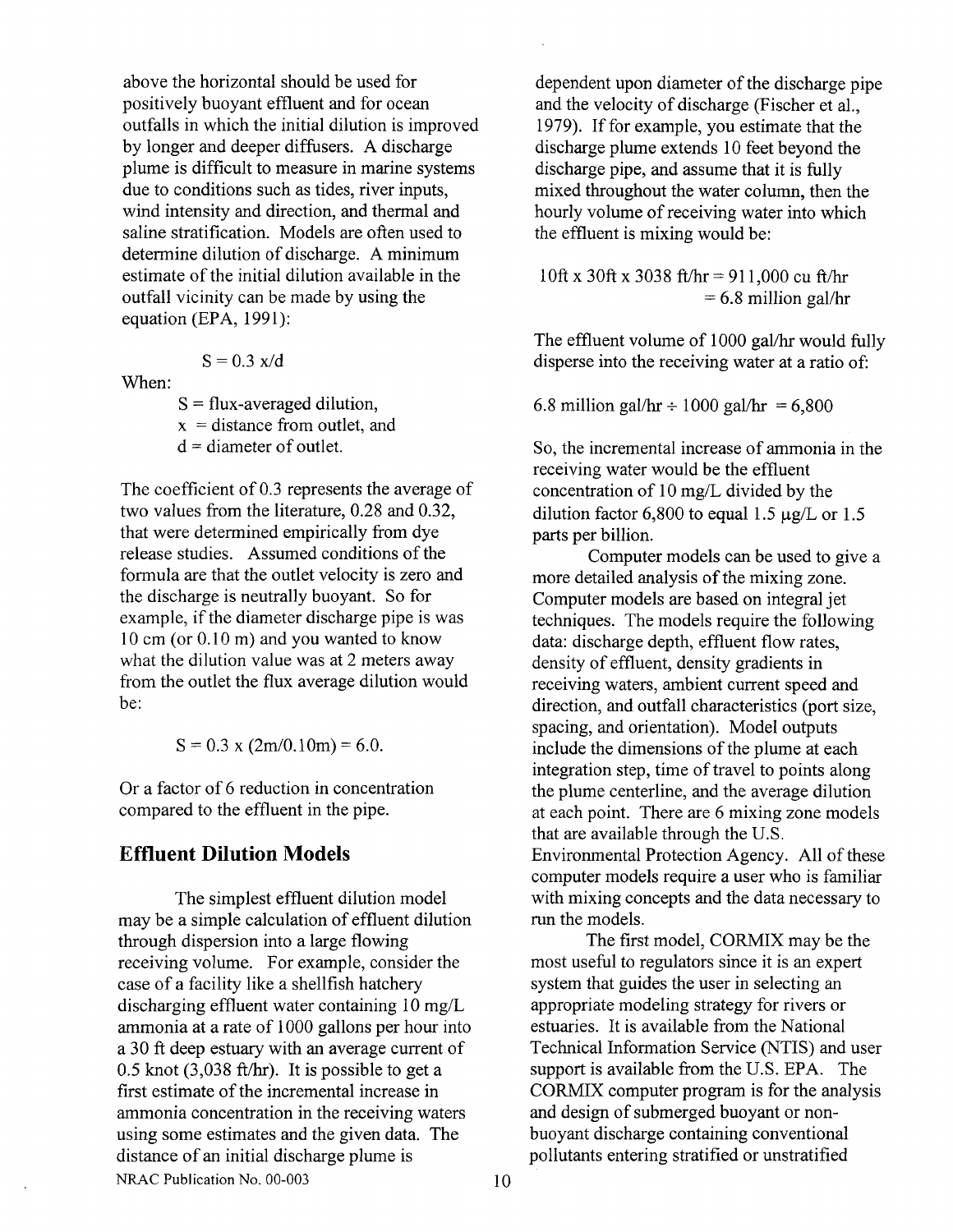watercourses, with emphasis on the geometry and dilution characteristics of the initial mixing zone. Subsystem CORMIX 1 deals with the single-port discharges and subsystem CORMIX 2 addresses multi-port diffusers. The system operates on microcomputers with the MS-DOS operating system. CORMIX 1 can summarize dilution characteristics at specified boundaries and recommended design alterations to improve dilution characteristics (Donekar and Jirka, 1988).

The other five models are designed for submerged discharges in oceans. They all report dilution, and all terminate when the vertical ascent of the plume is zero and they all assume that there is a deep receiving stream (no bottom interference). UPLUME is an initial dilution model that can be used for stagnant water bodies, such as lakes and reservoirs, where the ambient current is assumed to be zero. Other models include:

UOUTPLM, which can be used in flowing and stagnant water bodies,

UMERGE, which can be used for both flowing and stagnant waters,

UDKHDEN, which is a three dimensional model that can be used for flowing and stagnant water bodies, and

ULINE, which models a vertical slot discharge into flowing water body.

Dynamic modeling techniques explicitly predict the effects of receiving waters and effluent flow and of concentration variability. Three techniques recommended by EPA are continuous simulation, Monte Carlo simulation and log-normal probability modeling. For a more detailed description of these models, refer to EPA (1991) and the references contained within.

## **Final Considerations**

In brief, this fact sheet should provide some information on how to set up an aquaculture facility that minimizes the potential for environmental degradation. It is most often helpful to consult with staff of the regulatory agency in your state responsible for water quality permitting. Usually, agency staff biologists and engineers review applications for aquaculture effluent discharge permits. NRAC Publication No. 00-003

Frequently they have prepared information sheets available that are specific to your state that will guide you in developing your aquaculture effluent management plan.

## **Acknowledgements**

The authors thank the following individuals for a careful review of the manuscript and for providing useful suggestions: John Ewart, University of Delaware; Dr. Michael Timmons, Cornell University; and Dr. David Bengtson, University of Rhode Island. This is Publication Number 3775 of Rhode Island Cooperative Extension and the Rhode Island Agricultural Experiment Station. This material is based on work supported by the Cooperative State Research, Education, and Extension Service (CSREES), U.S. Department of Agriculture, under Agreement No. 95-38500- 1423 awarded to the Northeastern Regional Aquaculture Center at the University of Massachusetts, Dartmouth. Any opinions, findings, conclusions or recommendations expressed in this publication are those of the authors and do not necessarily reflect the views of the U.S. Department of Agriculture, the Northeastern Regional Aquaculture Center, the University of Massachusetts or the University of Rhode Island.



# **References and Supplementary Readings**

Beveridge, M.C.M. 1987. Cage Aquaculture. Fishing News Books, Surrey, England.

Brafield, A.E. 1985. Laboratory Studies of Energy Budgets. pp. 257-281. In: P. Tyler and P. Calow (eds.), Fish Energetics New Perspectives. John Hopkins University Press, Baltimore, Maryland.

Chen, S. 1998. Aquacultural Waste Management. Aquaculture Magazine July/August, 1998. pp. 63-69.